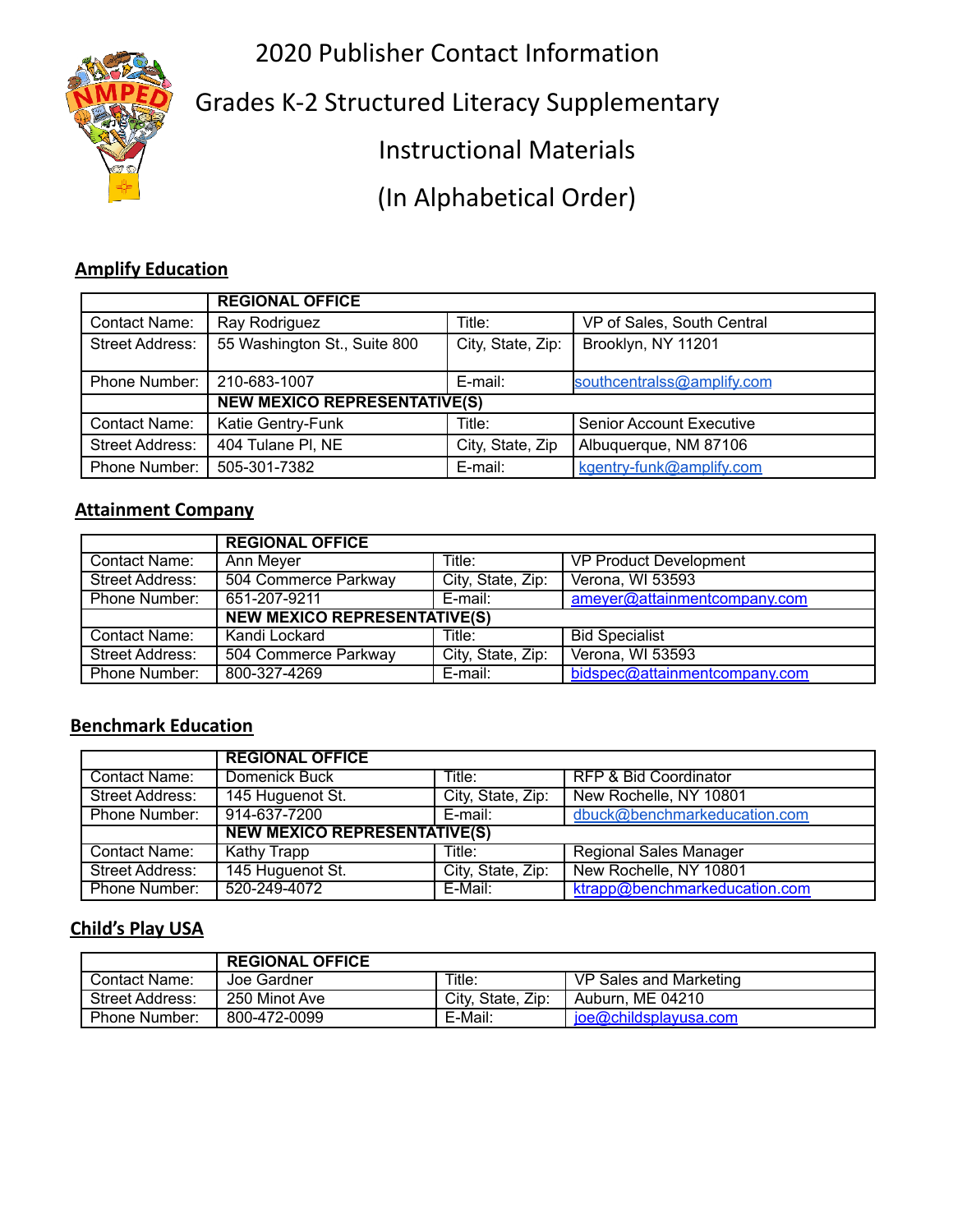## **Curriculum Associates**

|                 | <b>REGIONAL OFFICE</b>              |                   |                                     |  |
|-----------------|-------------------------------------|-------------------|-------------------------------------|--|
| Contact Name:   | Jackie Sullivan                     | Title:            | Assoc. Director, Bids & Proposals   |  |
| Street Address: | 153 Rangeway Rd                     | City, State, Zip: | N. Billerica, MA 01862              |  |
| Phone Number:   | 781-710-2336                        | E-mail:           | RFPs@cainc.com                      |  |
|                 | <b>NEW MEXICO REPRESENTATIVE(S)</b> |                   |                                     |  |
| Contact Name:   | <b>Heather Pillman</b>              | Title:            | <b>Educational Sales Consultant</b> |  |
| Street Address: |                                     | City, State, Zip: | Albuquerque, NM                     |  |
| Phone Number:   | 505-554-4055                        | E-mail:           | hpillman@cainc.com                  |  |

#### **Education Shed**

|                        | <b>REGIONAL OFFICE</b>                    |                   |                         |
|------------------------|-------------------------------------------|-------------------|-------------------------|
| Contact Name:          | Robert Laundrie                           | Title:            | VP Sales & Marketing US |
| <b>Street Address:</b> | 13833 Wellington Trace, Ste.<br>$F-4-171$ | City, State, Zip: | Wellington, FL 33414    |
| Phone Number:          | 888-254-3098                              | E-mail:           | robert@edshed.com       |

# **Fundations - Wilson Language Training**

|                        | <b>REGIONAL OFFICE</b>              |                   |                                |  |
|------------------------|-------------------------------------|-------------------|--------------------------------|--|
| Contact Name:          | John Bluthardt                      | Title:            | <b>Proposal Director</b>       |  |
| Street Address:        | 47 Old Webster Rd.                  | City, State, Zip: | Oxford, MA                     |  |
|                        |                                     |                   |                                |  |
| Phone Number:          | 508-368-1435                        | E-mail:           | jbluthardt@wilsonglanguage.com |  |
|                        | <b>NEW MEXICO REPRESENTATIVE(S)</b> |                   |                                |  |
| Contact Name:          | <b>Misty Castillo</b>               | Title:            | <b>Literacy Specialist</b>     |  |
| <b>Street Address:</b> | 9304 E. Monte Ave.                  | City, State, Zip: | Mesa, AZ 85209                 |  |
|                        |                                     |                   |                                |  |
| Phone Number:          | 480-292-3351                        | E-mail:           | mcastillo@wilsonlanguage.com   |  |

#### **Gardner Media**

|                        | <b>REGIONAL OFFICE</b> |                   |                            |
|------------------------|------------------------|-------------------|----------------------------|
| Contact Name:          | Joe Gardner            | Title:            | President                  |
| <b>Street Address:</b> | 71 South Orange Ave    | City, State, Zip: | South Orange, NJ 07079     |
| Phone Number:          | 800-472-0099           | E-mail:           | info@thegardenlearning.com |

# **Houghton Mifflin Harcourt Publishing Company**

|                        | <b>REGIONAL OFFICE</b>              |                   |                                      |
|------------------------|-------------------------------------|-------------------|--------------------------------------|
| Contact Name:          | Liza Marshall                       | Title:            | <b>Lead Business Desk Specialist</b> |
| <b>Street Address:</b> | 2700 La Frontera Blvd, Ste<br>100   | City, State, Zip: | Round Rock, TX 78681                 |
| Phone Number:          | 512-795-3332                        | E-mail:           | L iza.marshall@hmhco.com             |
|                        | <b>NEW MEXICO REPRESENTATIVE(S)</b> |                   |                                      |
| <b>Contact Name:</b>   | Mica McCreary                       | Title:            | <b>Account Executive</b>             |
| <b>Street Address:</b> | 125 High Street                     | City, State, Zip: | <b>Boston, MA 02110</b>              |
| Phone Number:          | 505-980-2203                        | E-mail:           | mica.mccreary@hmhco.com              |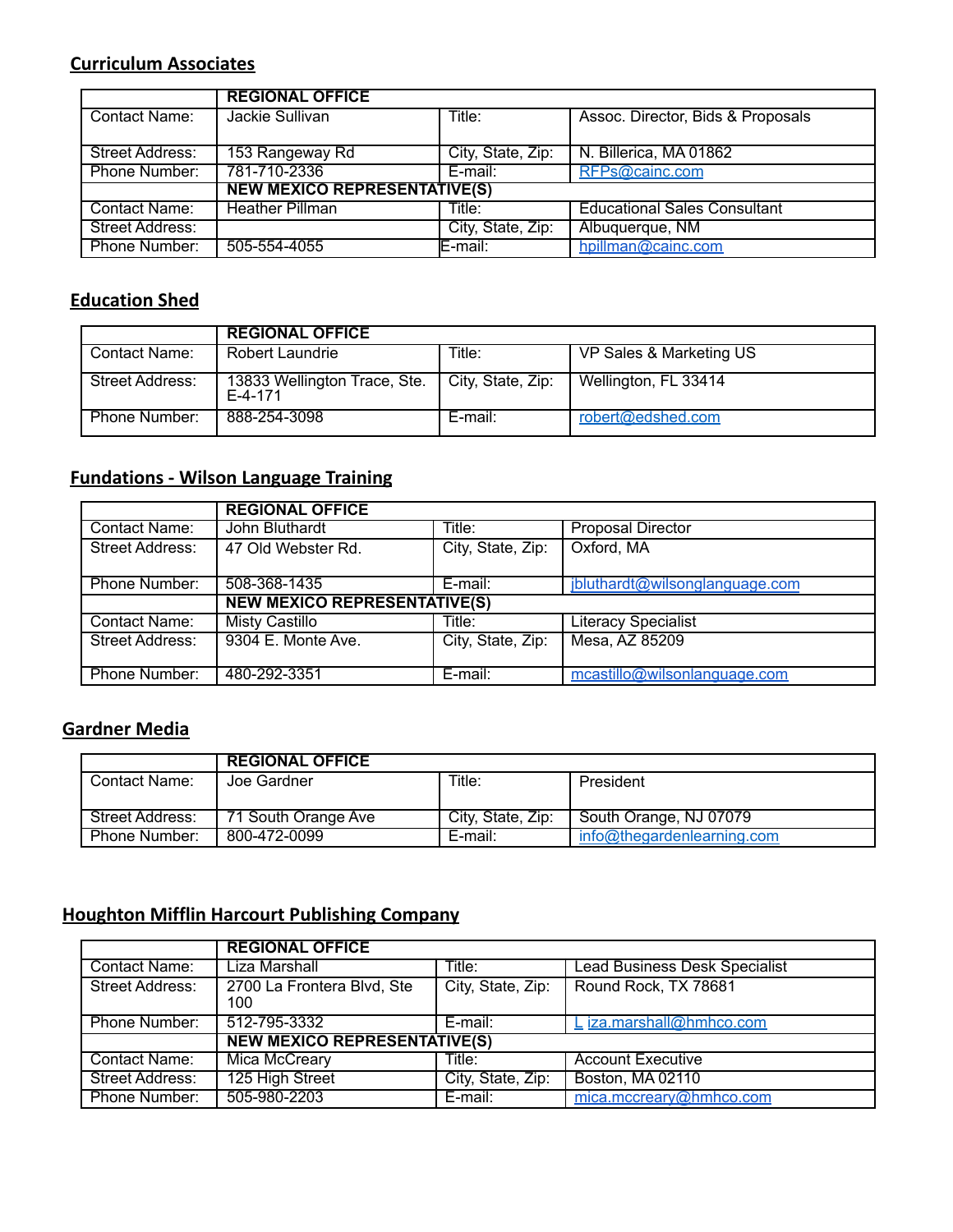# **Imagination Station Inc. (iStation)**

|                        | <b>REGIONAL OFFICE</b>                                  |            |                                |  |
|------------------------|---------------------------------------------------------|------------|--------------------------------|--|
| Contact Name:          | Monika Flood                                            | Title:     | <b>Chief Financial Officer</b> |  |
| <b>Street Address:</b> | 8150 Central Expressway, Ste. City, State, Zip:<br>2000 |            | Dallas, TX 75206               |  |
| Phone Number:          | 214-237-9300                                            | $E$ -mail: | proposals@istation.com         |  |
|                        | <b>NEW MEXICO REPRESENTATIVE(S)</b>                     |            |                                |  |
| <b>Contact Name:</b>   | <b>Kelly Schatz</b>                                     | Title:     | <b>Sales Account Executive</b> |  |
| Street Address:        | 8150 Central Expressway, Ste. City, State, Zip:<br>2000 |            | Dallas, TX 75206               |  |
| Phone Number:          | 505-238-9396                                            | E-mail:    | kschatz@istation.com           |  |

# **Learning A-Z**

|                        | <b>REGIONAL OFFICE</b>              |                   |                                    |  |
|------------------------|-------------------------------------|-------------------|------------------------------------|--|
| <b>Contact Name:</b>   | Amy Otis                            | Title:            | Vice President, Bids and Contracts |  |
| <b>Street Address:</b> | 17855 Dallas Parkway, Ste.<br>400   | City, State, Zip: | Dallas, TX 75287                   |  |
| Phone Number:          | 800-547-6747                        | E-mail:           | lazbidscontracts@learninga-z.com   |  |
|                        | <b>NEW MEXICO REPRESENTATIVE(S)</b> |                   |                                    |  |
| Contact Name:          | Barbara Job                         | Title:            | <b>Account Executive</b>           |  |
| <b>Street Address:</b> | 1840 E. River Rd. Ste. 320          | City, State, Zip: | Tucson, AZ 85718                   |  |
| Phone Number:          | 480-375-1525                        | E-mail:           | barbara.job@learninga-z.com        |  |

## **Learning Without Tears**

|                 | <b>REGIONAL OFFICE</b>              |                   |                                |  |
|-----------------|-------------------------------------|-------------------|--------------------------------|--|
| Contact Name:   | Lori Wilson                         | Title:            | <b>Adoptions Manager</b>       |  |
| Street Address: | 8001 MacArthur Blvd                 | City, State, Zip: | Cabin John, MD 20818           |  |
| Phone Number:   | 301-841-9428                        | E-mail:           | lori.wilson@lwtears.com        |  |
|                 | <b>NEW MEXICO REPRESENTATIVE(S)</b> |                   |                                |  |
| Contact Name:   | Judy Quick                          | Title:            | <b>Territory Manager</b>       |  |
| Street Address: |                                     | City, State, Zip: |                                |  |
| Phone Number:   | 714-960-9295                        | E-mail:           | jquick@theschooltechpeople.com |  |

# **Lexia Learning**

|                        | <b>REGIONAL OFFICE</b>              |                   |                                  |
|------------------------|-------------------------------------|-------------------|----------------------------------|
| Contact Name:          | Jessica Rossum                      | Title:            | <b>Regional Sales Manager</b>    |
| <b>Street Address:</b> | 300 Baker Ave., Ste. 320            | City, State, Zip: | Concord, MA 01742                |
| Phone Number:          | 214-336-8152                        | E-mail:           | jessica.rossum@lexialearning.com |
|                        | <b>NEW MEXICO REPRESENTATIVE(S)</b> |                   |                                  |
| Contact Name:          | <b>Elijah Bryant</b>                | Title:            | <b>Account Executive</b>         |
| <b>Street Address:</b> | 300 Baker Ave., Ste. 320            | City, State, Zip: | Concord, MA 01742                |
| Phone Number:          | 505-270-8209                        | E-mail:           | elijah.bryant@lexialearning.com  |

## **McGraw-Hill School Education, LLC**

|                        | <b>REGIONAL OFFICE</b>                                  |                   |                                        |  |
|------------------------|---------------------------------------------------------|-------------------|----------------------------------------|--|
| Contact Name:          | Lisa Tullos                                             | Title:            | <b>Bids &amp; Contracts Specialist</b> |  |
| <b>Street Address:</b> | 8787 Orion Place                                        | City, State, Zip: | Columbus, OH 43240                     |  |
| Phone Number:          | l isa.tullos@mheducation.com<br>614-430-4692<br>E-mail: |                   |                                        |  |
|                        | <b>NEW MEXICO REPRESENTATIVE(S)</b>                     |                   |                                        |  |
| Contact Name:          | Aaron Springer                                          | Title:            | Sales Representative                   |  |
| <b>Street Address:</b> | 6100 Mosquero PI NW                                     | City, State, Zip: | Albuquerque, NM 87120                  |  |
| Phone Number:          | 505-220-3146                                            | E-mail:           | aaron.springer@mheducation.com         |  |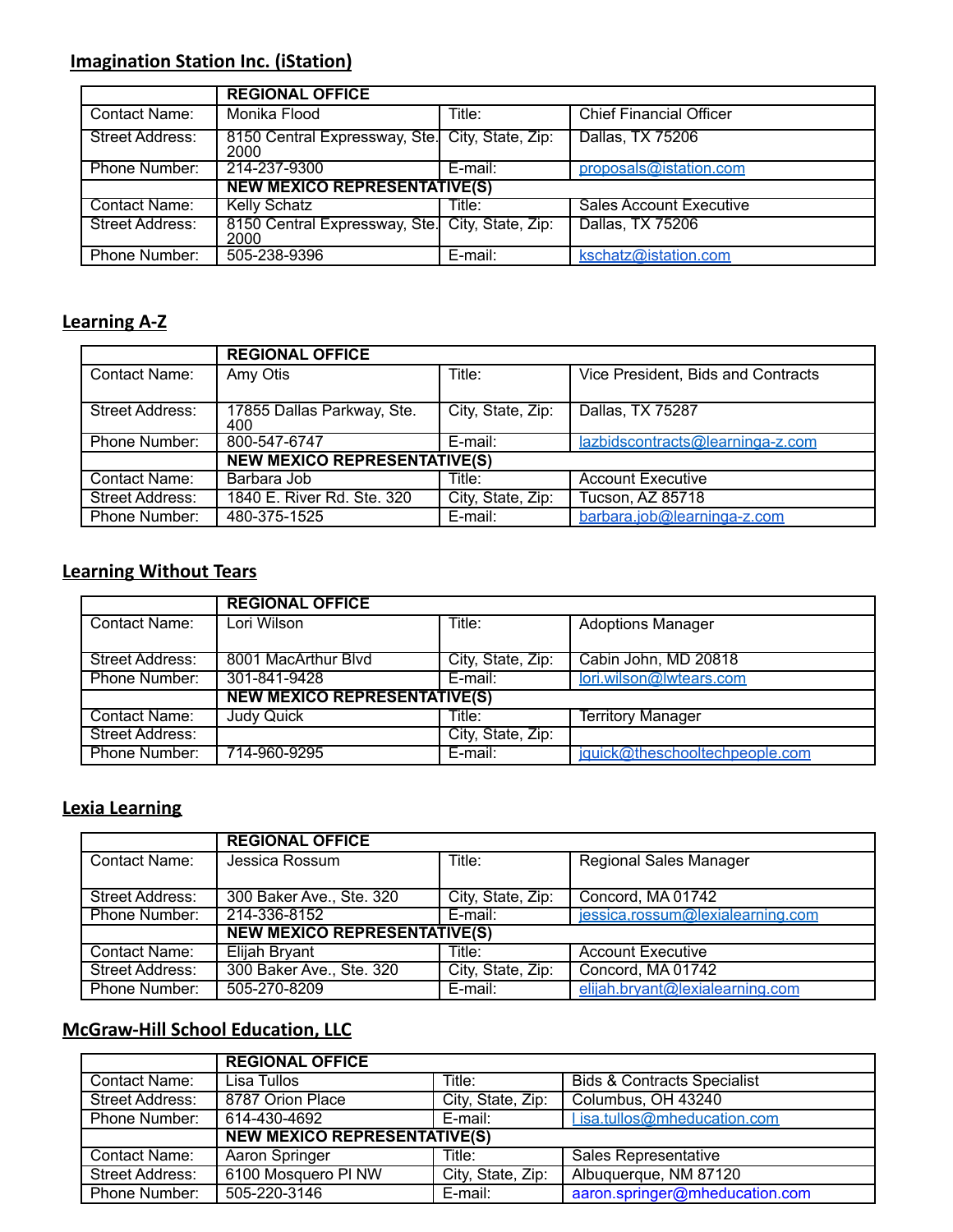#### **Nessy Learning**

|                 | <b>REGIONAL OFFICE</b>      |                   |                           |
|-----------------|-----------------------------|-------------------|---------------------------|
| Contact Name:   | Shawn Ferrara               | Title:            | US Director of Operations |
| Street Address: | 4519 N.Garfield St., Ste 6B | City, State, Zip: | Midland, TX 79705         |
| Phone Number:   | 732-977-8096                | E-mail:           | shawn@nessy.com           |

#### **Open Up Resources**

|                        | <b>REGIONAL OFFICE</b>              |                   |                                     |
|------------------------|-------------------------------------|-------------------|-------------------------------------|
| Contact Name:          | Lynda English                       | Title:            | <b>Lead RFP Director</b>            |
| Street Address:        |                                     | City, State, Zip: |                                     |
| Phone Number:          | 412-260-0197                        | E-mail:           | proposals@openup.org                |
|                        | <b>NEW MEXICO REPRESENTATIVE(S)</b> |                   |                                     |
| Contact Name:          | Angie Jennings                      | Title:            | <b>Regional Development Manager</b> |
| <b>Street Address:</b> |                                     | City, State, Zip: |                                     |
| Phone Number:          | 479-709-2221                        | E-mail:           | angie.jennings@openup.org           |

# **Reading Horizons (HEC Software Inc.)**

|                        | <b>REGIONAL OFFICE</b>              |                   |                                    |
|------------------------|-------------------------------------|-------------------|------------------------------------|
| Contact Name:          | Kurtis Ballard                      | Title:            | Proposal Manager                   |
| <b>Street Address:</b> | 1194 Flint Meadows Dr.              | City, State, Zip: | Kaysville, UT 84037                |
| Phone Number:          | 801-834-6691                        | E-mail:           | kurtis.ballard@readinghorizons.com |
|                        | <b>NEW MEXICO REPRESENTATIVE(S)</b> |                   |                                    |
| <b>Contact Name:</b>   | <b>Brandon Bybee</b>                | Title:            | <b>Account Representative</b>      |
| <b>Street Address:</b> | 1194 W. Flint Meadows Dr.           | City, State, Zip: | Kaysville, UT 84037                |
| Phone Number:          | 801-677-0073                        | E-mail:           | brandon.bybee@readinghorizons.com  |

# **Rosen Publishing**

|                      | <b>REGIONAL OFFICE</b>              |                   |                             |
|----------------------|-------------------------------------|-------------------|-----------------------------|
| Contact Name:        | <b>Arlene Riley</b>                 | Title:            | Director, Customer Care     |
| Street Address:      | 29 E 21st St.                       | City, State, Zip: | New York, NY 10010          |
| Phone Number:        | 800-237-9932                        | E-mail:           | arlener@rosenpub.com        |
|                      | <b>NEW MEXICO REPRESENTATIVE(S)</b> |                   |                             |
| <b>Contact Name:</b> | Edie Sanchez                        | Title:            | <b>Sales Representative</b> |
| Street Address:      | 2820 Espanola Ave. NE               | City, State, Zip: | Albuquerque, NM 87110       |
| Phone Number:        | 505-264-3407                        | E-mail:           | emsanchez@centurylink.net   |

# **Savvas Learning**

|                 | <b>REGIONAL OFFICE</b>              |                   |                                             |
|-----------------|-------------------------------------|-------------------|---------------------------------------------|
| Contact Name:   | Elizabeth (Liz) Fan                 | Title:            | <b>Senior Sales Adoption Bid Specialist</b> |
| Street Address: | 3100 Sanders Rd., Ste. 302          | City, State, Zip: | Northbrook, IL 60062                        |
| Phone Number:   | 847-963-0755                        | E-mail:           | elizabeth.fan@savvas.com                    |
|                 | <b>NEW MEXICO REPRESENTATIVE(S)</b> |                   |                                             |
| Contact Name:   | Michael Miller                      | Title:            | Account General Manager - NM                |
| Street Address: | 11 Avenida De Mercedes              | City, State, Zip: | Santa Fe, NM 87506                          |
| Phone Number:   | 505-365-3582                        | E-mail:           | michael.miller3@savvas.com                  |